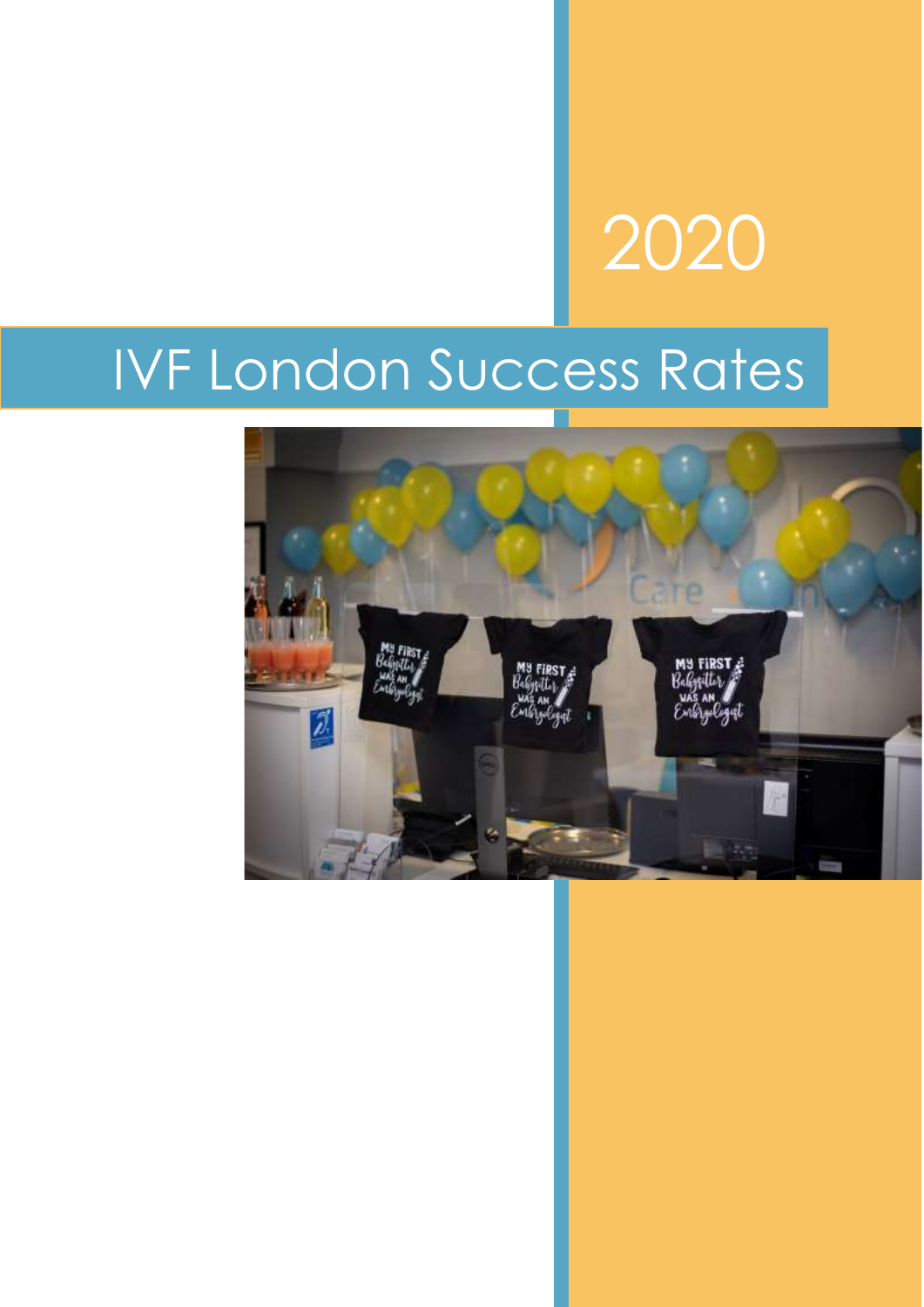## **IVF Fresh Stim Jan 2020 – Dec 2020**



|                    | Number of embryos<br>transferred |
|--------------------|----------------------------------|
| Under 35           |                                  |
| 35-37              |                                  |
| 38-39              |                                  |
| $40 - 42$          |                                  |
| 43-44              |                                  |
| Over <sub>44</sub> |                                  |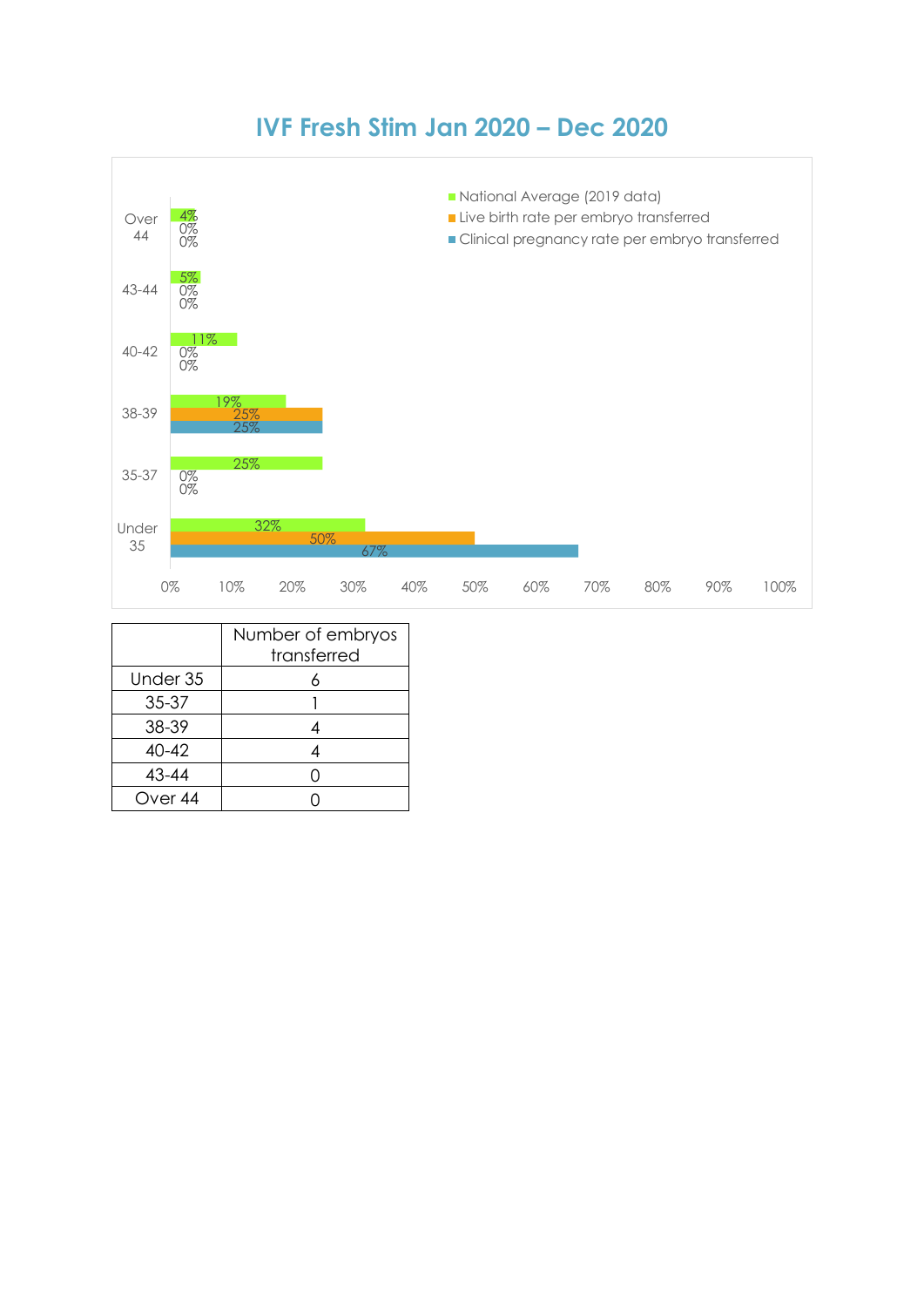## **ICSI Fresh Stim Jan 2020 – Dec 2020**



|                    | Number of embryos |
|--------------------|-------------------|
|                    | transferred       |
| Under 35           |                   |
| 35-37              |                   |
| 38-39              | 3                 |
| $40 - 42$          |                   |
| 43-44              | З                 |
| Over <sub>44</sub> |                   |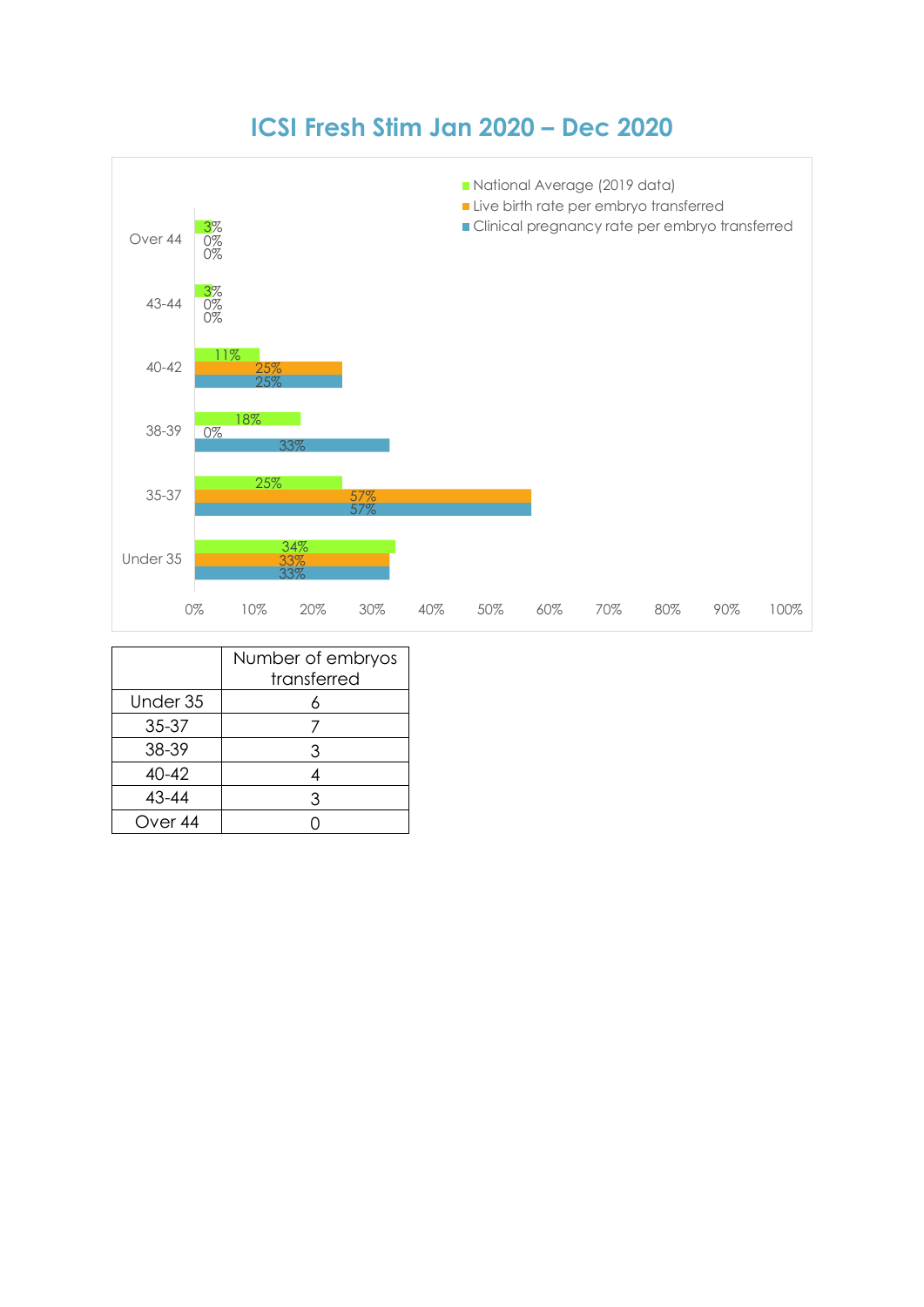# **IVF/ICSI Frozen Embryo Transfer Jan 2020 – Dec 2020**



|                    | Number of embryos<br>transferred |
|--------------------|----------------------------------|
| Under 35           | 25                               |
| 35-37              |                                  |
| 38-39              | 16                               |
| $40 - 42$          | 16                               |
| 43-44              | 2                                |
| Over <sub>44</sub> |                                  |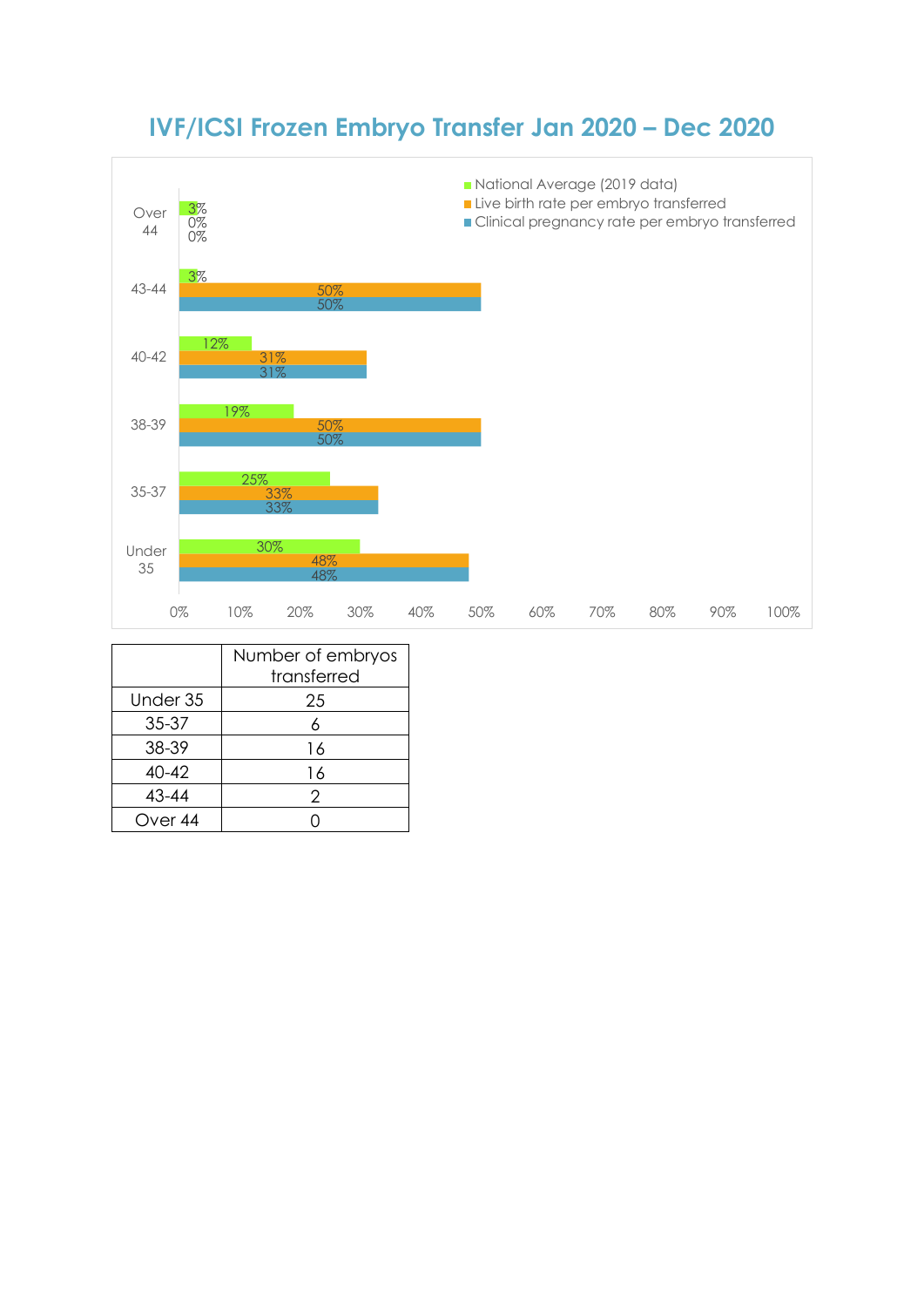#### **IUI with partner sperm Jan 2020 – Dec 2020**



|             | Number of     |
|-------------|---------------|
|             | inseminations |
| Under 35    |               |
| 35 and over |               |

## **IUI with donor sperm Jan 2020 – Dec 2020**



|             | Number of     |
|-------------|---------------|
|             | inseminations |
| Under 35    |               |
| 35 and over |               |